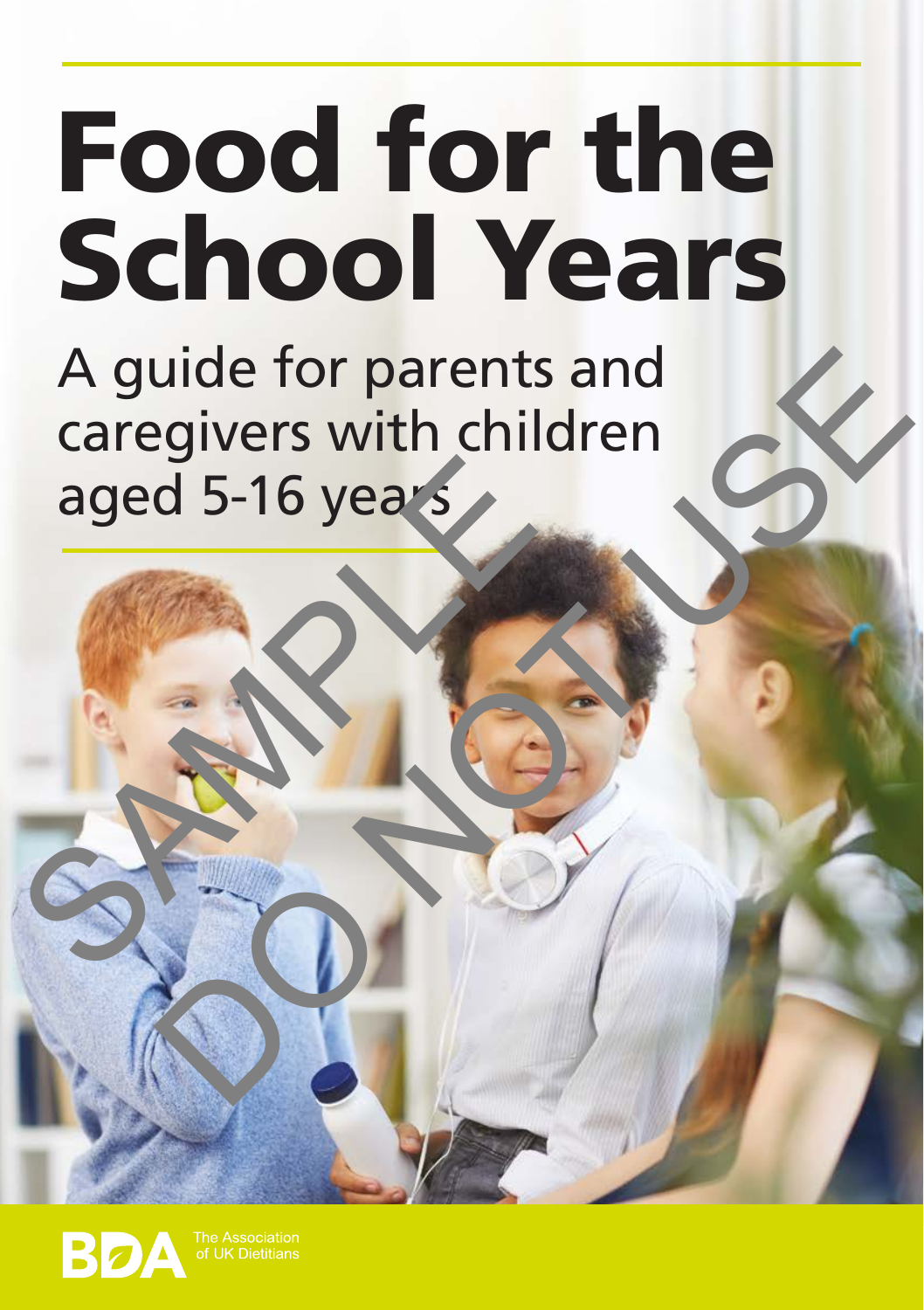# **Food Groups**

Eating a combination of foods from all the food groups will give your child all the nutrients they need to stay healthy, active and keep growing.

The food groups needed to make up a healthy balanced diet are shown in the picture below which is known as the Eatwell Guide.

Putting foods into the food groups may seem easy but some foods are made up of ingredients from more than one food group, for example pizza. The pizza base is from the starchy food group. It also has tomatoes and tomato sauce from the fruit and vegetable group and cheese from the dairy and alternatives group.

As well as energy and fluids, protein, carbohydrate and fat, vitamins and minerals (such as calcium, iron and zinc) and fiber are needed every day.

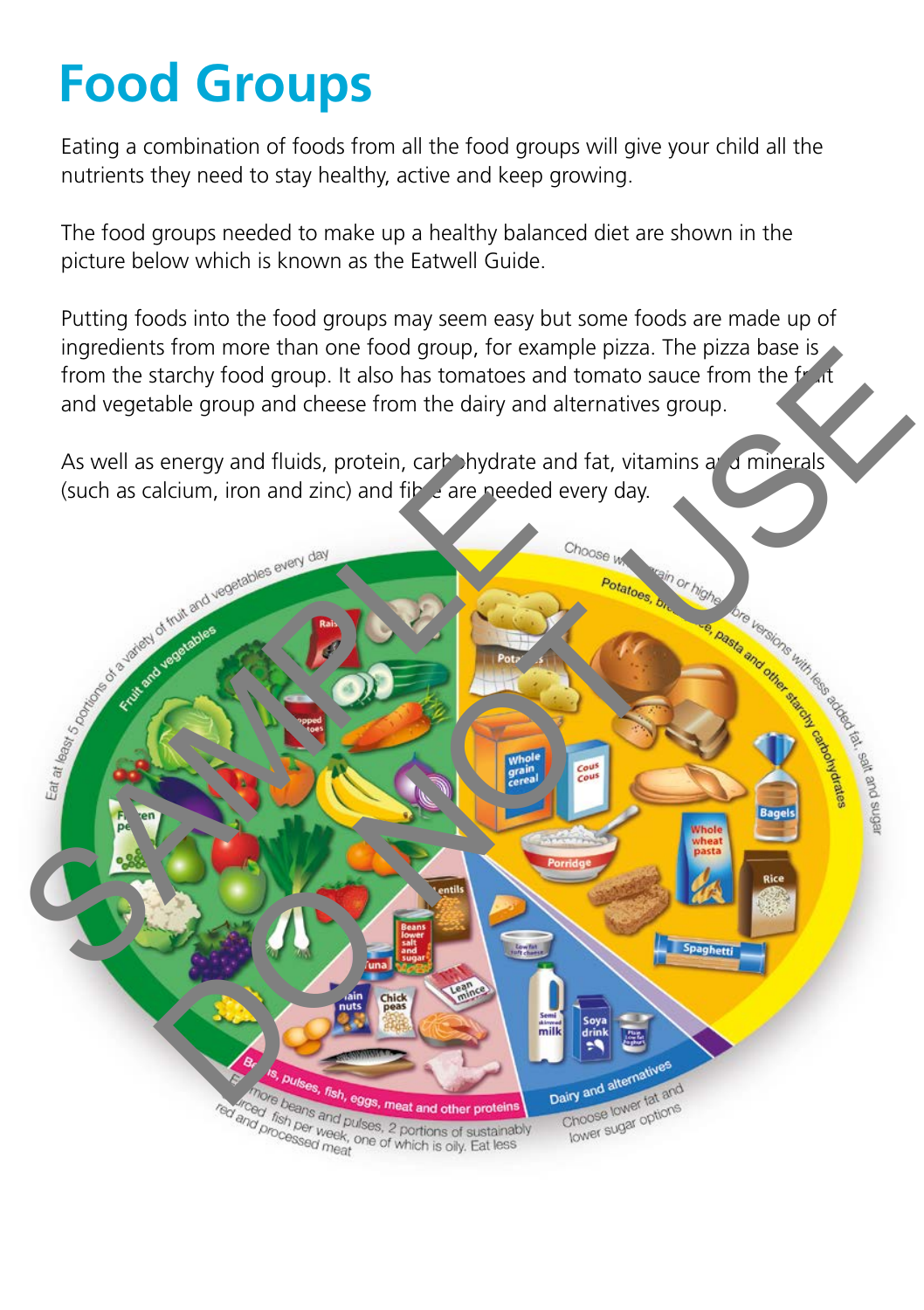## **Fruit and vegetables**

Always have fruit and vegetables at every meal and aim for at least 5 servings a day. Fruit and vegetables give you vitamins A and C and fibre. Some contain a little iron too.

Lightly cook vegetables to retain nutrients. Cook them in a small amount of water and for a short time so they are still 'crunchy' when served. Vegetables can be stir-fried or roasted

Choose canned vegetables with out salt

Eat a range of different fruits and regetables.

Add vegetables such as parsing, carrot, utternut squash or sweet potato to your usual mashed potato Choose canned vegetables with jut salt<br>Eat a range of d', rerent<br>or sweet potat to " ur usual mashed potat"<br>or sweet potat to " ur usual mashed potat"

Keep frozen vegetables in the freezer so they can be quickly added to meals extill "crunchy" when served. Vegetables can<br>
ried or roasted<br>
canned vegetables with jut salt<br>
Eat a range of d', ferent froits and egetables.<br>
getables s' ch as pars p, carrot sutternut squash<br>
the potation of the price

Have sliced salad vegetables with sandwiches, picnics and packed lunches

Slices of frozen banana make a great snack in warm weather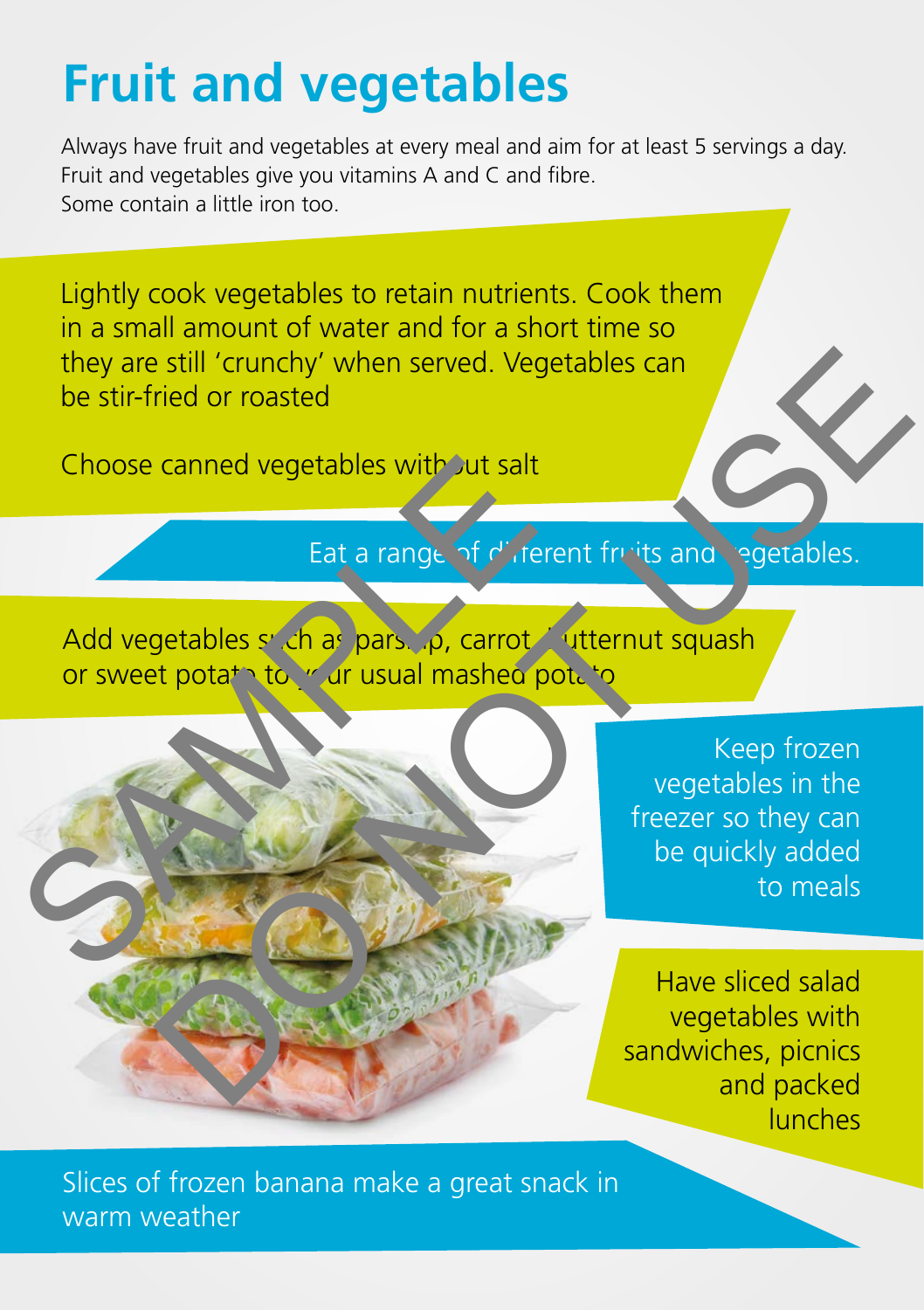### **Bread, rice, potatoes, pasta and other starchy foods**

Give your child at least one food from this group with each meal. They include breakfast cereals, bread, chapatti, pasta, rice, noodles, couscous, millet, potatoes, cornmeal, yam and green banana.

Foods made with flour, e.g. pizza bases, buns and pancakes are also in this group. Foods in this group give you plenty of energy. They also give you B vitamins, fibre and some iron and zinc.

Choose fortified breakfast cereals with added vitamins and iron such as cornflakes or wheat biscuits - try cereals  $\mathbf{I}$  be as wholegrain such as porrigen

Offer potatoes baked, mashed, boiled, roasted or cut into wedges

Offer fresh or  $\sqrt{2}$  asta with meat, tomato or cheese sauce

Offer which meal, granary and rye breads as they are higher  $\lim_{h \to \infty}$  in  $\lim_{h \to \infty}$  you can also try pitta bread, chapattis, English muthing, bagels, wraps and crumpets Offer potatoes baked may hed, biscuits - the subdegrain such as porride to the state of the state of the state of the state of the state with meat to control of the state with meat to the state with meat to the state with Substitution and zinc.<br>
Internal zinc.<br>
Internal zinc.<br>
Internal zinc.<br>
Internal zinc.<br>
Internal zinc.<br>
Internal as portion of the sixth added vitamins and<br>
Legrain such as portion of the sixth added vitamins and<br>
Legrain

#### eg u or rice noodles with stir-fry

Tre integrate of brown rice or whole wheat pasta on savoury dishes as a change

- • fillings Jacket and potatoes can be served with <sup>a</sup> variety of different fillings and you can get more fibre by eating the skin
- **tips**
- New potatoes can be roasted in their skins to give you more fibre too!